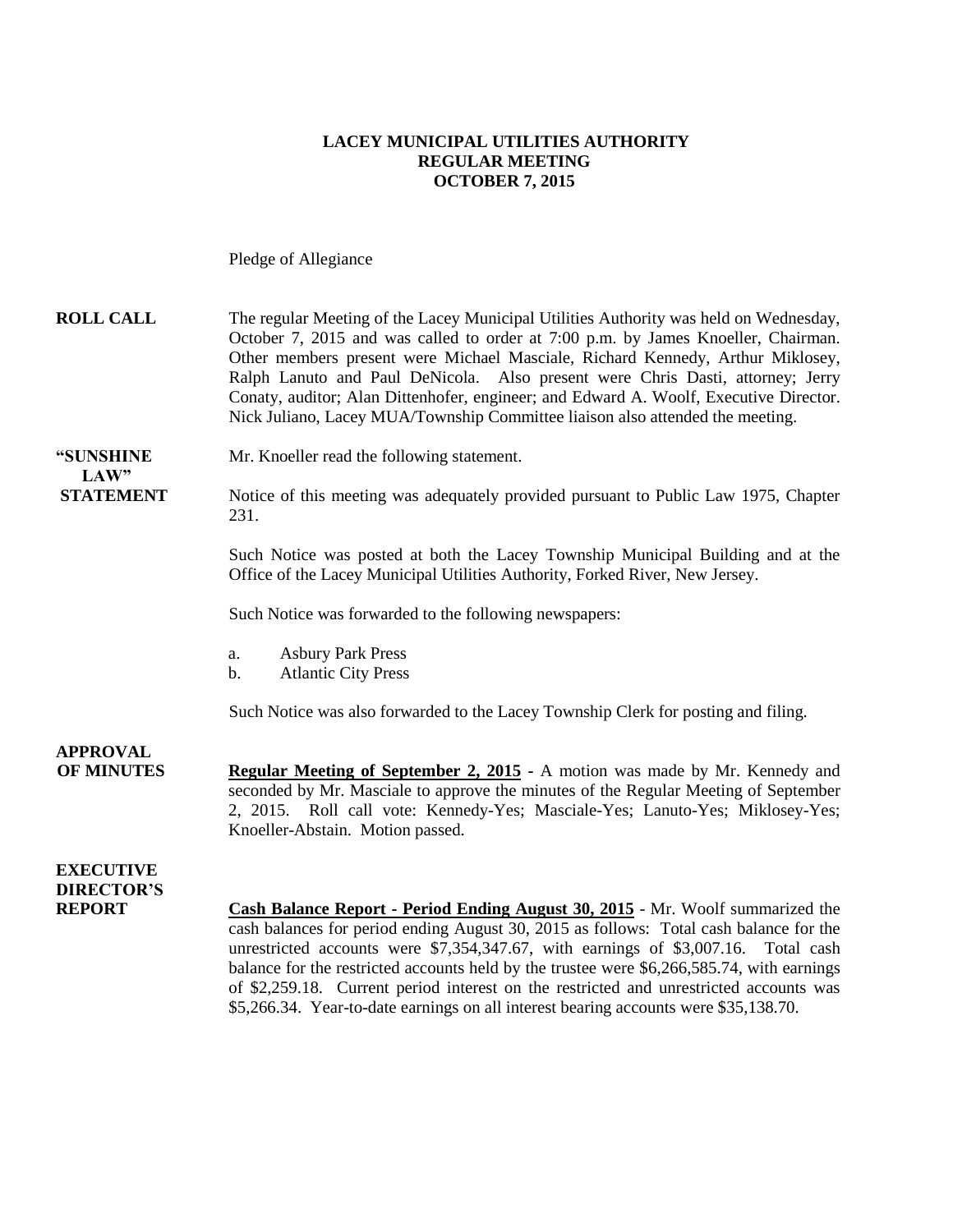**Change Order No. 1 – Water Treatment Chemicals 2015 – Miracle Chemical** – On recommendation by the executive director, a motion was made by Mr. Miklosey and seconded by Mr. Kennedy to approve Change Order No. 1 representing quantity adjustments for a net contract increase of \$2,331.30. Roll call vote: Miklosey-Yes; Kennedy-Yes; Lanuto-Yes; Masciale-Yes; Knoeller-Yes. Motion passed.

**Resolution 2015-54 – Web Inquiry and Payment Portal Module** – On recommendation by the executive director, a motion was made by Mr. Masciale and seconded by Mr. Miklosey to adopt *Resolution 2015-54, Resolution of the Lacey Municipal Utilities Authority, County of Ocean, State of New Jersey, Authorizing the Payment for a "Web Inquiry and Payment Portal" Module from Edmunds & Associates, Inc.* Roll call vote: Masciale-Yes; Miklosey-Yes; Lanuto-Yes; Kennedy-Yes; Knoeller-Yes. Motion passed.

**Proposed 2016 Sewer and Water Budget** - Mr. Woolf stated the Finance Committee discussed and reviewed the 2016 sewer and water budgets in detail. He prepared and submitted the proposed budgets for the Commissioners review.

Mr. Woolf stated revenues remain the same for both water and sewer consumption and service charges. There is no large increase on the customer base, which is why there is not much of an increase. Interest income was increased. The Authority is balanced within the rate stabilization fund.

Mr. Miklosey asked about the line item in the budget for hospitalization on retirees. Mr. Woolf stated the Authority receives a copayment of approximately \$60,000 a year, however, he did not include it in the budget. He was going to look into setting up an account for future benefit payments for next year. Mr. Knoeller recommended this line item be included in the budget for 2016. Mr. Woolf stated he will amend the proposed budget to include this item.

In regards to operating expenses, Mr. Woolf stated water treatment plant No. 1 was put into service and the electric consumption is greater water treatment plant No. 2. Therefore, there is a \$25,000 increase in the utilities and natural gas line item for the water department. He stated he will discuss with the engineers some strategies to reduce the electric consumption. One idea was a variable frequency drive and possibly reducing the horsepower.

A motion was made by Mr. Miklosey and seconded by Mr. Masciale to approve the 2016 water and sewer budgets, contingent upon the addition of the health insurance line item for retirees. Roll call vote: Miklosey-Yes; Masciale-Yes; Lanuto-Yes; Kennedy-Yes; Knoeller-Yes. Motion passed.

**Resolution 2015-56 – Transfer of Funds – 2015 Sewer and Water Budget** – On recommendation by the executive director, a motion was made by Mr. Kennedy and seconded by Mr. Lanuto to adopt *Resolution 2015-56, Resolution of the Lacey Municipal Utilities Authority, County of Ocean, State of New Jersey, Authorizing Transfer of Funds 2015 Sewer and Water Budget.* Roll call vote: Kennedy-Yes; Lanuto-Yes; Miklosey-Yes; Masciale-Yes; Knoeller-Yes. Motion passed.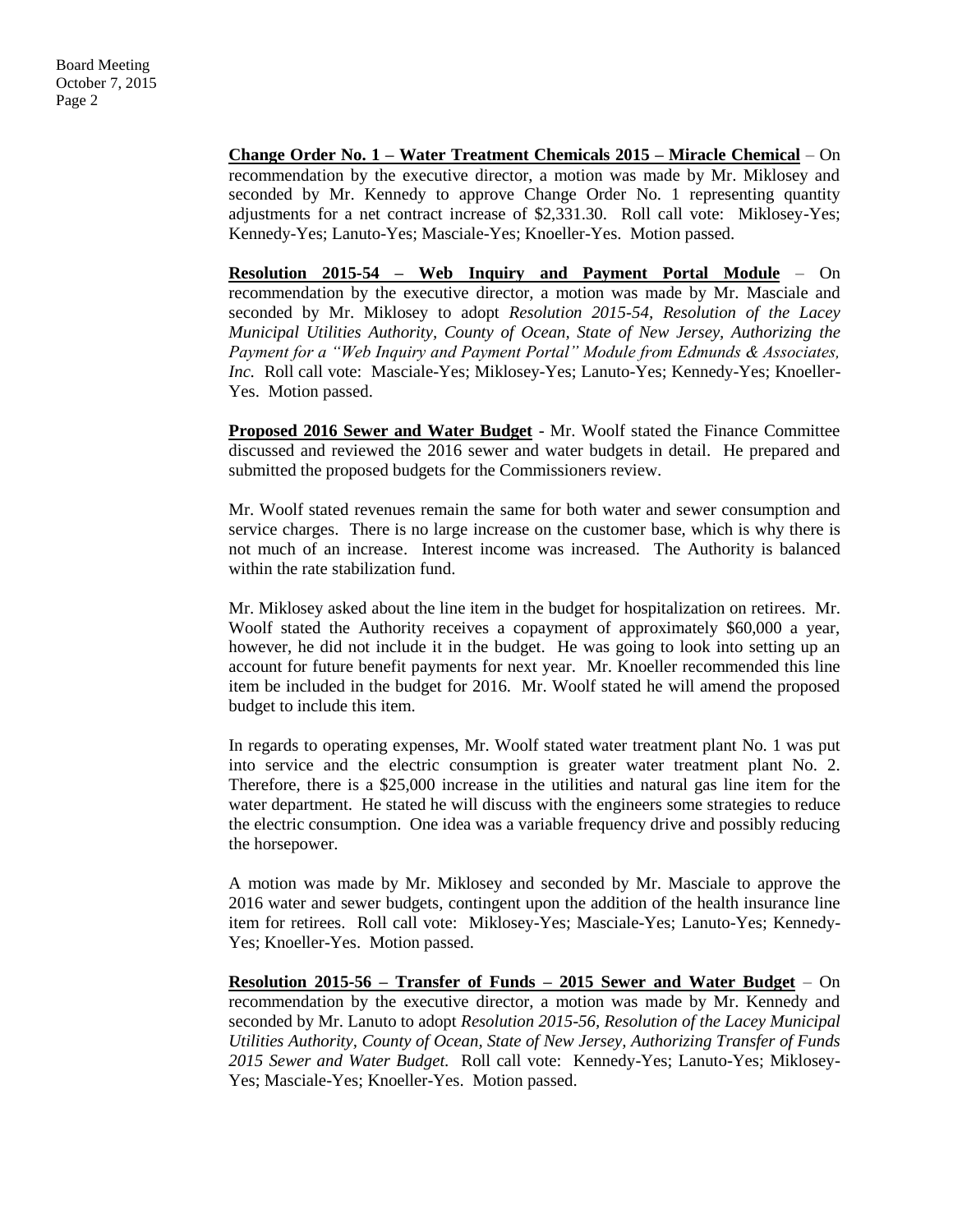Board Meeting October 7, 2015 Page 3

# **BUSINESS**

## **ENGINEER'S**

**REPORT** The business report was submitted for review.

**REPORT Resolution 2015-55 – Preliminary Sewer and Water Approval – 420 South Main Street, LLC** – Mr. Dittenhofer stated his office received the application and plans for preliminary sewer and water approvals for 420 South Main Street, LLC, Block 225, Lots 14.01 & 15. The applicant is proposing to construct a commercial site that will convert an existing 2,600 SF residential dwelling into an office on the west side of Route 9, between Lakeside Drive South and Taylor Lane. The applicant proposes to utilize the existing water and sewer services to the building. On recommendation by the authority's engineer, a motion was made by Mr. Masciale and seconded by Mr. Miklosey to adopt *Resolution 2015-55, Resolution of the Lacey Municipal Utilities Authority, County of Ocean, State of New Jersey, Preliminary Sewer and Water Approval, 420 South Main Street, LLC Site Plan, Block 225, Lots 14.01 & 15.* Roll call vote: Masciale-Yes; Miklosey-Yes; Lanuto-Yes; Kennedy-Yes; Knoeller-Yes. Motion passed.

> **Resolution 2015-53 – Accept Maintenance Bond – Release Performance Bond – Final Payment – HD Supply** – On recommendation by the authority's engineer, a motion was made by Mr. Miklosey and seconded by Mr. Lanuto to adopt *Resolution 2015-53, Resolution of the Lacey Municipal Utilities Authority, County of Ocean, State of New Jersey, Approving Engineer's Certificate No. 6, Acceptance of the Maintenance Guarantee and Prevailing Wage Statement and Authorizing Release of the Performance Guarantee*. Roll call vote: Miklosey-Yes; Lanuto-Yes; Kennedy-Yes; Masciale-Yes; Knoeller-Yes. Motion passed.

> **Water Treatment Plant No. 1 Ugrades** – Mr. Dittenhofer stated all the electrical work has been completed. Once the testing is done, Well No.8 will be ready to go online.

> **Electrical Upgrades** – Chairman Knoeller and Secretary Kennedy executed the contract for electrical upgrades to L-2, S-2, FRB-2, L-4 pump stations in the amount of \$276,500.00 to Ranco Construction.

> **Marketing Plan** – Mr. Dittenhofer stated due to the unexpected increase in electrical costs for the new water treatment plant, he will have to revise the numbers determine what the production costs will be. Mr. Miklosey pointed out the chemicals have increased as well. Mr. Woolf stated the chlorine demand is much higher at this plant. He will do a detailed analysis on the chemical usage to determine what it will cost to operate that plant versus water treatment plant No. 2. Mr. Masciale stressed the importance in determining what the costs are before negotiating with other towns. Mr. Dittenhofer stated he will reevaluate the marketing plan with the new information.

## **ATTORNEY'S**

**REPORT Clearview Street – Pheasant Run** – Mr. Dasti stated the Township Committee will not agree to rezone the Pheasant Run property. Mr. Knoeller stated he understands, however, he would like to look into either selling or developing the property. If it was to be developed, the house would have to conform to the rest of the Pheasant Run development specifications, by-laws, and rules and regulations. He will discuss this project further with the attorney and engineer.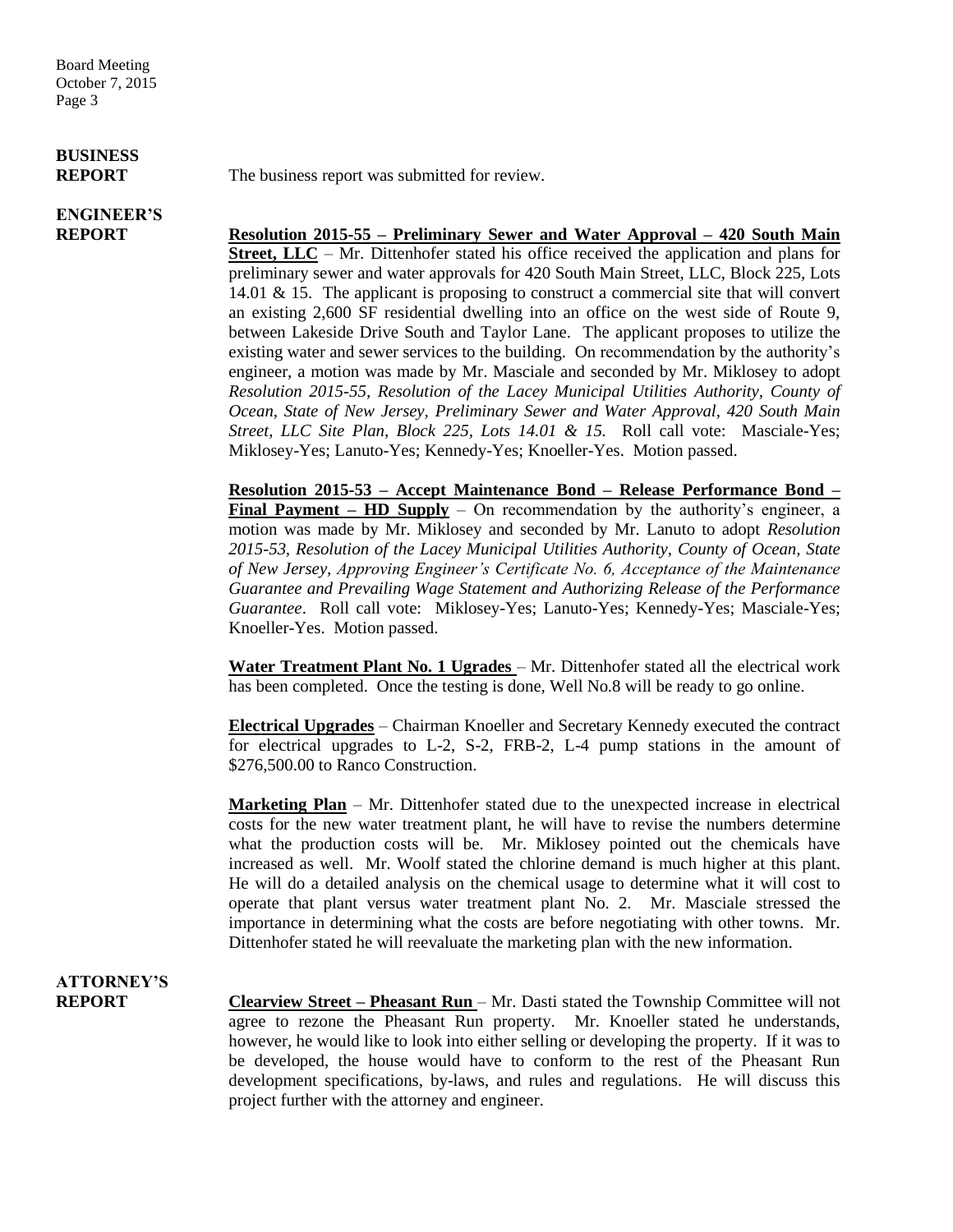**530 Lacey Road, LLC** - Mr. Dasti stated his office reviewed the letters of recommendation from Remington Vernick & Vena engineers regarding preliminary and tentative sewer and water application.

### **AUDITOR'S**

**REPORT Accountant's Status Report – Month Ended August 31, 2015** – Mr. Conaty reported user charges resulted in an unfavorable variance for the month on both sewer and water. Delinquency charges had a favorable variance for both water and sewer, due to collection of late fees and penalties assessed due to the failure of customer to make timely payments. Interest income had a favorable variance on both water and sewer, due to investments that performed better than expected.

> Mr. Knoeller asked Ms. Busch for the status in collection on the delinquencies. Ms. Busch stated collections have been going well.

> Ms. Busch informed the Board by mid-October customers will be able to go on the Authority's website and review their account information. She anticipates accepting online credit card payments by November.

#### **CORRESPONDENCE**

**Derek Stephensen, Lane Place** – Requesting relief of utility bill, due to outside faucet leak. Since the water from the leak did not go into the sewer system, a motion was made by Mr. Kennedy and seconded by Mr. Miklosey to grant a credit adjustment on the sewer charges in the amount of \$77.52 (18,000 gallons). Roll call vote: Kennedy-Yes; Miklosey-Yes; Lanuto-Yes; Masciale-Yes; Knoeller-Yes. Motion passed.

**Thomas Mahan, Dee Road** – Requesting relief of utility bill, due to leak in crawl space. Since the water from the leak did not go into the sewer system, a motion was made by Mr. Kennedy and seconded by Mr. Masciale to grant a credit adjustment on the sewer charges in the amount of \$62.47 (29,000 gallons). Roll call vote: Kennedy-Yes; Masciale-Yes; Lanuto-Yes; Miklosey-Yes; Knoeller-Yes. Motion passed.

**Lillian Lynch, Norwick Dr.** – Requesting relief of utility bill, due to outside faucet leak. Since the water from the leak did not go into the sewer system, a motion was made by Mr. Kennedy and seconded by Mr. Miklosey to grant a credit adjustment on the sewer charges in the amount of \$95.64 (32,000 gallons). Roll call vote: Kennedy-Yes; Miklosey-Yes; Lanuto-Yes; Masciale-Yes; Knoeller-Yes. Motion passed

**Diane Vitale, Stony Point Dr.** – Requesting relief of utility bill, due to water pipe leak. Since the water from the leak did not go into the sewer system, a motion was made by Mr. Kennedy and seconded by Mr. Masciale to grant a credit adjustment on the sewer charges in the amount of \$267.80 (56,000 gallons). Roll call vote: Kennedy-Yes; Masciale-Yes; Lanuto-Yes; Miklosey-Yes; Knoeller-Yes. Motion passed

**Nicholas Gorda, South River Dr.** – Requesting relief of utility bill, due to outside pipe leak. Since the water from the leak did not go into the sewer system, a motion was made by Mr. Kennedy and seconded by Mr. Miklosey to grant a credit adjustment on the sewer charges in the amount of \$442.76 (79,000 gallons). Roll call vote: Kennedy-Yes; Miklosey-Yes; Lanuto-Yes; Masciale-Yes; Knoeller-Yes. Motion passed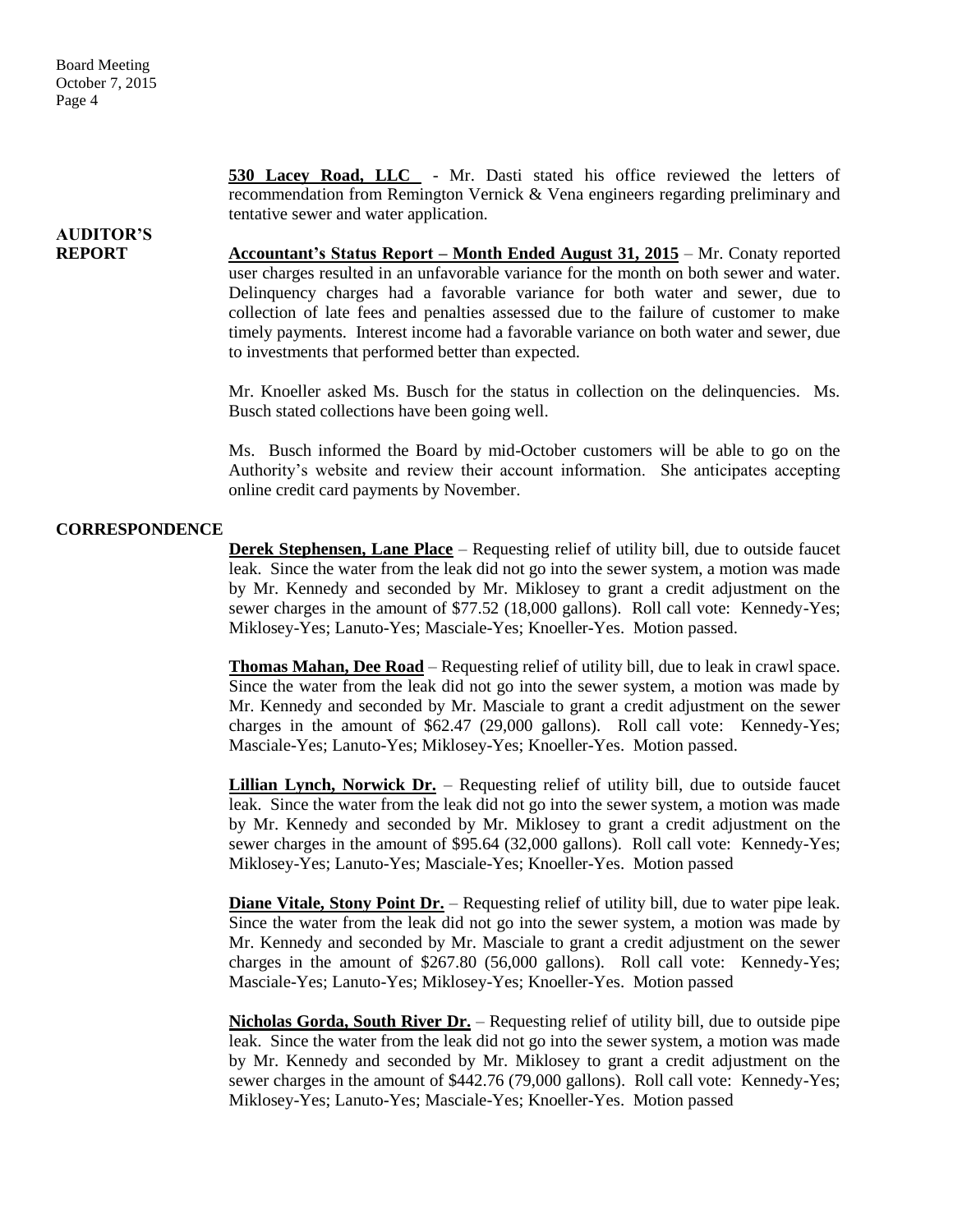**Ann Mozingo, Joseph Ave.** – Requesting relief of utility bill, due to outside pipe leak. Since the water from the leak did not go into the sewer system, a motion was made by Mr. Kennedy and seconded by Mr. Masciale to grant a credit adjustment on the sewer charges in the amount of \$204.50 (39,000 gallons). Roll call vote: Kennedy-Yes; Masciale-Yes; Lanuto-Yes; Miklosey-Yes; Knoeller-Yes. Motion passed

# **OLD**

**BUSINESS** There was no old business to discuss.

**NEW BUSINESS** In regards to the turn-off policy, Ms. Busch stated there are a handful of customers that have medical conditions where they must provide the Authority with proof of such medical condition. Rather than they contacting the Authority every quarter, she asked if those customers can provide updated medical information once a year. After discussion on this request, the Board agreed to not go beyond six months.

#### **PUBLIC BUSINESS/**

**COMMENT Regina Discenza, Sunset Drive** – Mrs. Discenza informed the Board that PREIT has sold the Home Depot project to RIOCAN. She asked if the new owners are aware of the Operations Agreement. Mr. Knoeller stated that Agreement is recorded and goes along with the transaction for the deed on the property. Mr. Woolf added the Authority continues to get lab results from Langan engineering.

### **PAYMENT OF**

**VOUCHERS WHEREAS**, the members of the Lacey Municipal Utilities Authority carefully examined all vouchers presented for payment of claims;

> **NOW, THEREFORE, BE IT RESOLVED** by the Lacey Municipal Utilities Authority that:

> 1. Said vouchers in the sum of \$420,012.96 be and the same are hereby approved to be paid.

2. Said vouchers are listed on the attached computer check register.

A motion was made by Mr. Miklosey and seconded by Mr. Masciale to adopt the above resolution. Roll call vote: Miklosey-Yes; Masciale-Yes; Lanuto-Yes; Kennedy-Yes; Knoeller-Yes. Motion passed.

**ADJOURNMENT** There being no further business to discuss, the meeting was adjourned at 7:30 p.m.

Respectfully submitted,

Michele Kennedy Executive Secretary